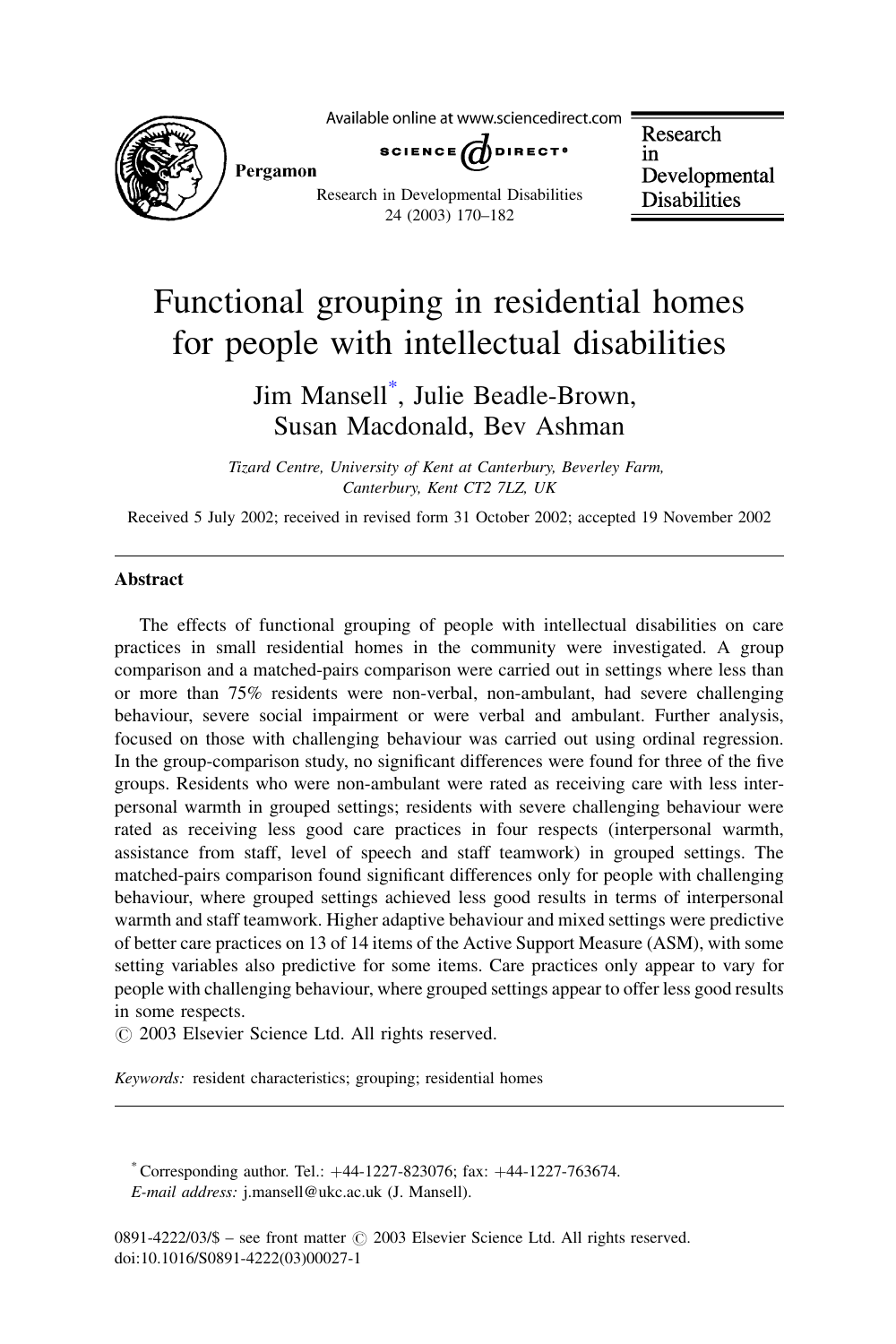### 1. Introduction

In a paper entitled ''The less you've got the less you get: functional grouping, a cause for concern'' [Raynes \(1980\)](#page--1-0) commented that grouping people with intellectual disabilities who share similar characteristics in residential settings had negative effects on their care. She showed that the most severely disabled residents in her study received more institutional care practices, less stimulating speech from staff, less community involvement and a poorer physical environment. She argued that these differences were not all functionally related to the nature of resident disabilities, and concluded that ''... for severely mentally retarded individuals, homogenous functionally based groupings appear to generate an environment in which direct-care staff consistently provide care which is characteristically unstimulating, undifferentiated, depersonalized, and rigid''.

Instead, Raynes argued that research should be carried out on environments in which people with different needs and characteristics lived together. She acknowledged that there might be disadvantages of such arrangements but suggested that this should be empirically investigated.

Raynes' data were of course derived from institutional settings; in the succeeding 20 years these have been substantially replaced by small-scale housing, with staff support, based in the community [\(Mansell & Ericsson,](#page--1-0) [1996\)](#page--1-0). Predominantly, these services provide much richer environments, with much higher staffing levels, and espouse much more individualised care practices. Nevertheless, they typically group people together (albeit in much smaller groups than in institutions).

Sometimes functional grouping in community settings reflects an explicit attempt to provide specially tailored support and care for individuals with similar needs. Here the evidence for relative effectiveness is mixed. For example, [Hatton, Emerson, Robertson, and Henderson \(1995\)](#page--1-0) found that specialised group homes for people with intellectual disabilities who also had sensory impairments achieved better results than ''ordinary'' homes in which people with comparable needs lived with other people with intellectual disabilities. [Emerson, Beasley, Offord, and Mansell \(1992\)](#page--1-0) found that homes which grouped people who had very severe challenging behaviour achieved no improvement in client outcomes over institutional care and [Mansell \(1995\)](#page--1-0) found that specialised placements in ''mixed'' homes achieved better results than grouped settings.

However, functional grouping also occurs in community-based services without special labels. This finding may reflect the belief of case managers and providers that homes which group people together on the basis of some shared characteristic will provide better quality care. These data may also reflect the common practice of leaving the most disabled residents in institutions until last, so that the only available residents for new services in the community are all very disabled. Since there is evidence of cost reduction over time in community-based services, without commensurate gains in client adaptive behaviour ([Cambridge,](#page--1-0)